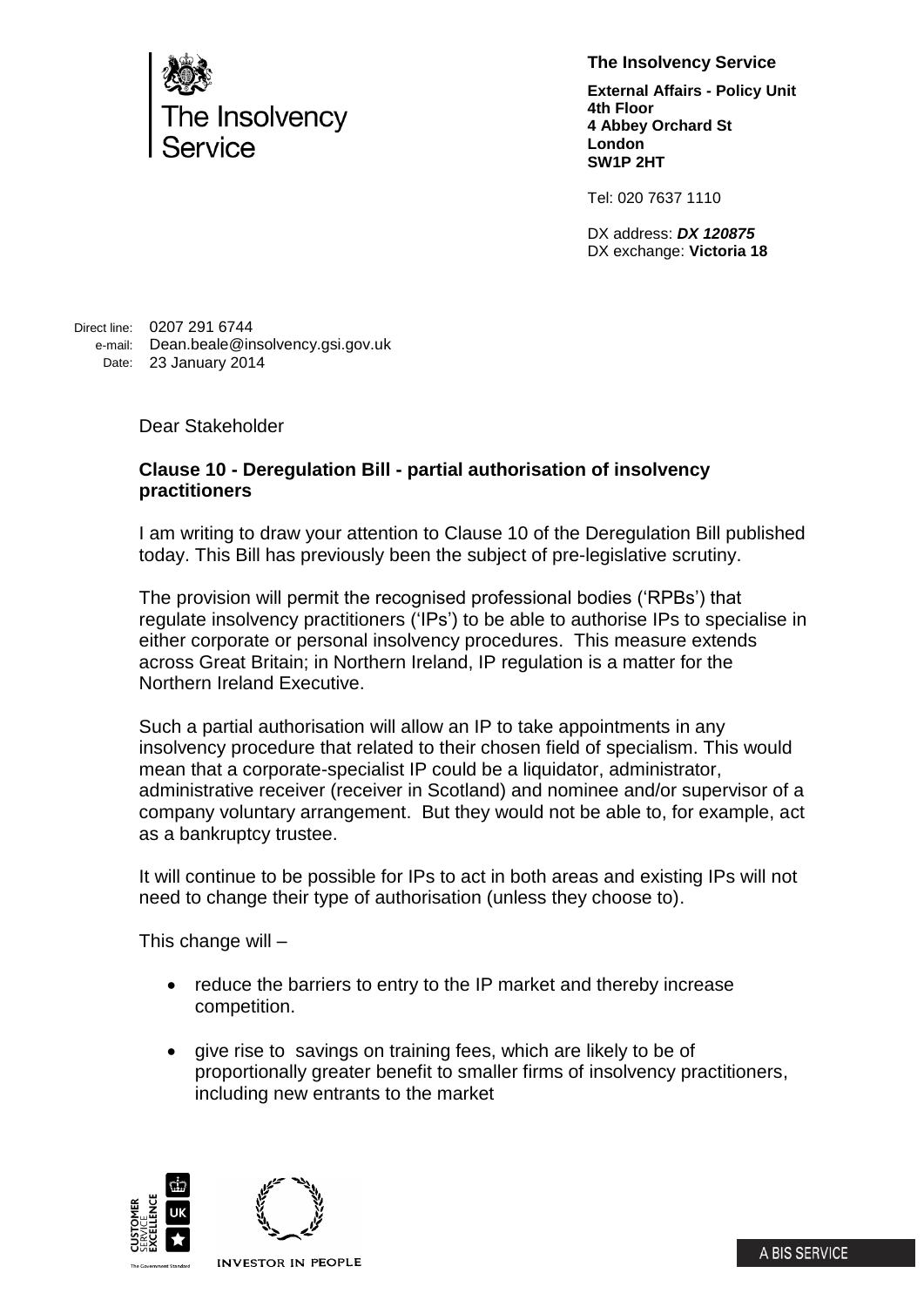• remove a burden from existing IPs who already choose to specialise in a particular area but are required to study areas that have little or no relevance to their work or benefit to their clients.

## **Consultation**

We wrote to a range of interested parties on a number of insolvency measures, including specialised authorisation, in March 2010. This was followed by a stakeholder meeting in April 2010 where the measures were discussed and where this proposal was generally welcomed.

A draft of the Deregulation Bill was subject to pre-legislative scrutiny last year, with the content on specialised authorisation then at clause 9. A number of parties submitted evidence to the Joint Committee of the House of Commons and the House of Lords on the draft Bill.

The Joint Committee published its report into the Bill on 19 December. Among other things, it recommended that Government undertake further consultation on the specialised authorisation of IPs. We have since arranged meetings with various parties who expressed views on this measure during pre-legislative scrutiny. The clause has been amended to reflect concerns about how it would apply in the case of Scottish partnerships (see below).

The Government is committed to listening to the views of interested stakeholders on its policies and I am therefore writing to you to invite any further views on the measure. I look forward to receiving your comments, which should be emailed to [policy.unit@insolvency.gsi.gov.uk](mailto:policy.unit@insolvency.gsi.gov.uk) or sent to the address above by 21 February 2014. Ministers will then be able to consider any views and consider whether any additional changes should be made to the Bill's provisions during its passage.

## **Change from the draft Bill**

One substantive amendment has already been made to the specialised authorisation provision in the Bill as a result of comments received during pre-legislative scrutiny. The draft stated that, to take an appointment in a partnership insolvency, the IP would need to be fully authorised (i.e. the same level of authorisation as now). It was submitted to the Joint Committee that, in Scotland, the estates of partnerships (other than limited liability partnerships) are subject to sequestration - a personal insolvency procedure - under s6 Bankruptcy (Scotland) Act 1985. This differs from the position in England and Wales, where partnerships may be subject to liquidation (a corporate insolvency procedure), while bankruptcy proceedings may be issued concurrently against a partnership's members (all being jointly and severally liable for partnership debts).

Section 388 Insolvency Act 1986 already provides that acting as an IP in relation to an individual also means acting in relation to any of the bodies listed in s6 Bankruptcy (Scotland) Act 1985. Because of this existing provision, the version of the Bill subject to pre-legislative scrutiny did allow for an individual-specialist IP to act in respect of a Scottish partnership. However, it did prevent that IP acting in respect of an individual who was also a member of Scottish partnership with outstanding liabilities, which was not consistent.